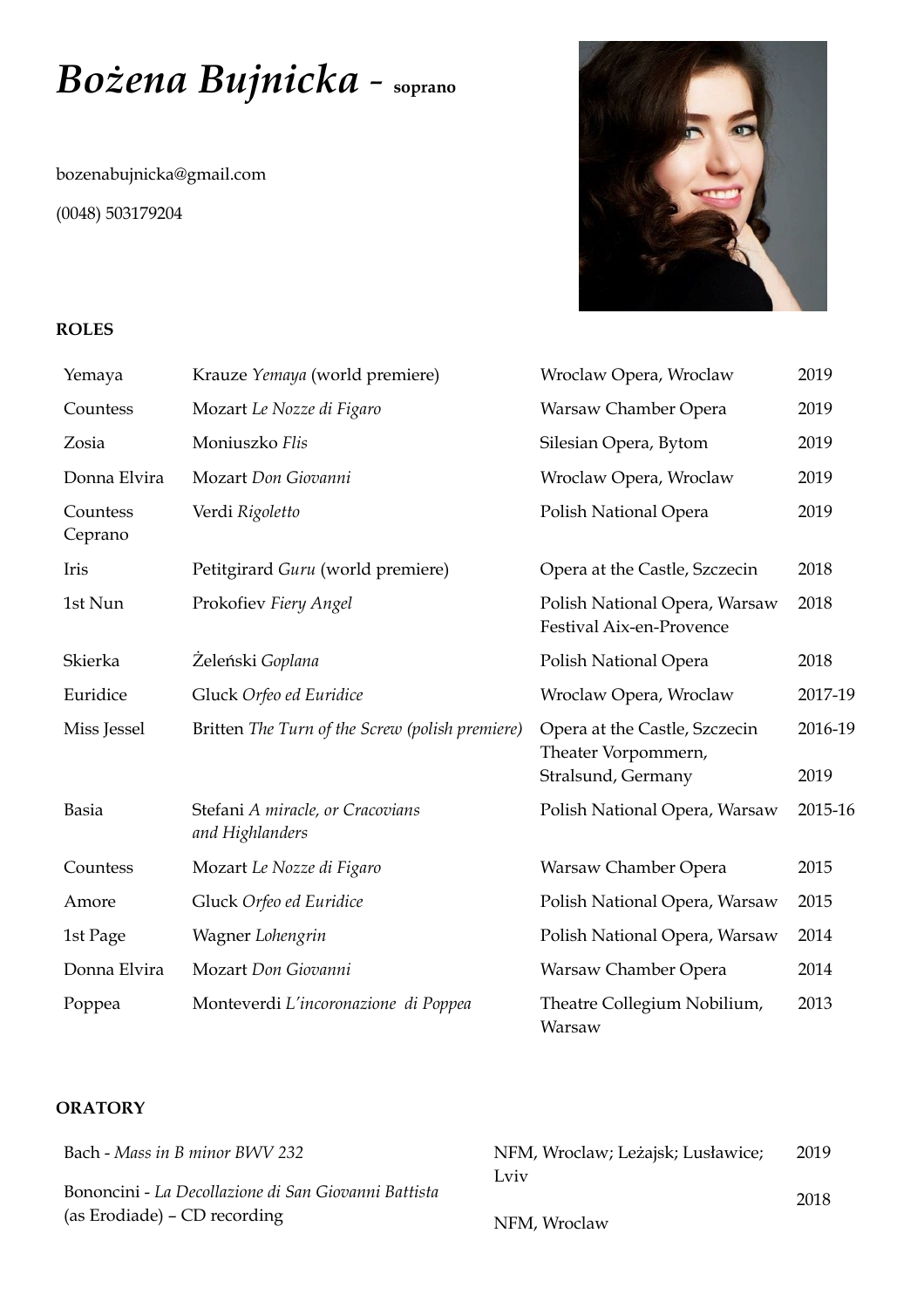| Bach - St. John Passion         | UMFC, Warsaw       | 2014 |
|---------------------------------|--------------------|------|
| <b>Mozart - Coronation Mass</b> | Kościół św. Trójcy | 2014 |
| Bach - Actus tragicus BWV 106   |                    |      |
| C. F. E. Bach - Magnificat      |                    |      |
| Vivaldi - Gloria                | Kościół św. Anny   |      |

# **EDUCATION \ TRAINING**

| Young Artist      | Opera Academy, Polish National Opera, Warsaw | 2017 |
|-------------------|----------------------------------------------|------|
| Master of Music   | Fryderyk Chopin University of Music, Warsaw  | 2016 |
| Erasmus Programme | Guildhall School of Music and Drama, London  | 2016 |
| Bachelor of Music | Fryderyk Chopin University of Music, Warsaw  | 2014 |

### **AWARDS**

| $2nd$ prize (1 <sup>st</sup> was not given)<br>and Special Prizes | 1 <sup>st</sup> National Paprocki Competition                                 | 2019 |
|-------------------------------------------------------------------|-------------------------------------------------------------------------------|------|
| Kiepura's Prize                                                   | for the best debut of the opera singer in country                             | 2019 |
| Honourable Mention<br>and a Special Prize                         | 4th International Adam Didur Vocal Competition                                | 2019 |
| $2nd$ prize (1 <sup>st</sup> was not given)                       | 2nd National Krystyna Jamroz Vocal Competition, Busko Zdrój                   | 2016 |
| Minister's Award                                                  | Minister of Culture and Science                                               | 2014 |
| 2 <sup>nd</sup> prize                                             | 4 <sup>th</sup> Festival Bel Canto per sempre, Włocławek                      | 2014 |
| Special Award                                                     | 3rd International Andrzej Hiolski Vocal Competition, Kudowa Zdrój             | 2014 |
| Scholarship                                                       | Minister of Culture and Science                                               | 2011 |
| 2 <sup>nd</sup> prize                                             | 11 <sup>th</sup> International Vocal Competition Pieśń wieczorna, Białystok   | 2011 |
| Special Award                                                     | Festival Bel Canto, Nałęczów                                                  | 2011 |
| 1 <sup>st</sup> prize                                             | 6th National Vocal Competition Golden Voices, Warsaw                          | 2011 |
| Special Award                                                     | 1 <sup>st</sup> International Giulio Perotti Singing Competition, Ueckermünde | 2011 |
| 2 <sup>nd</sup> prize                                             | 1 <sup>st</sup> International Giulio Perotti Singing Competition, Ueckermünde | 2011 |
| Special Award                                                     | 2 <sup>nd</sup> National Halina Słonicka Vocal Competition, Suwałki           | 2010 |

**TEACHERS:** Izabela Kłosińska, Eytan Pessen, Matthias Rexroth, Rudolf Piernay